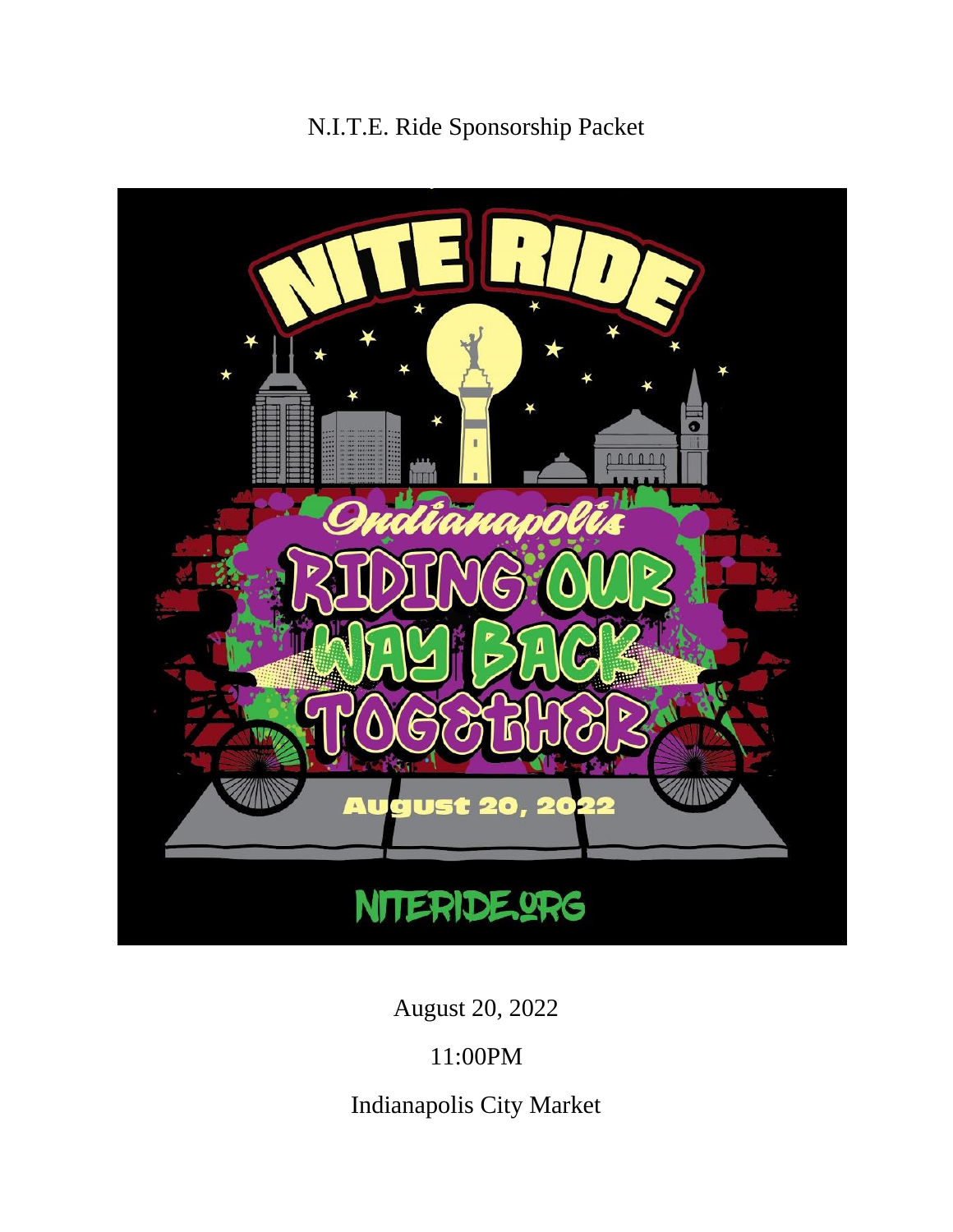# How It All Began...

Once Upon a (N.I.T.E.) Time...

... a long time ago, a small band of C.I.B.A. members switched on their headlights and rode through downtown Indianapolis to plot out a possible route for a large-scale late-night ride. Little did they know that 29 years later, the N.I.T.E. Ride would be considered one of the most unique



bicycling events in Indianapolis. attracting over 3,000 participants annually. What started as a 600 person event one summer N.I.T.E. in 1994 has grown into what it is today... attracting over 3,000 participants from near and far!

As a N.I.T.E. Ride sponsor, your brand will reach a wide range of cyclists, from the avid racer down to the "bike curious" - and everywhere in between! Over 73% of our riders come back year after year to Navigate Indy This Evening.

Partnering with us puts your name in front of thousands of people throughout Indiana and across the Midwest. Let us help you build brand loyalty and attract new customers by signing on as a sponsor today!



Contact: Renea Gates Director, N.I.T.E. Ride (317) 693-4700 niteride@cibaride.org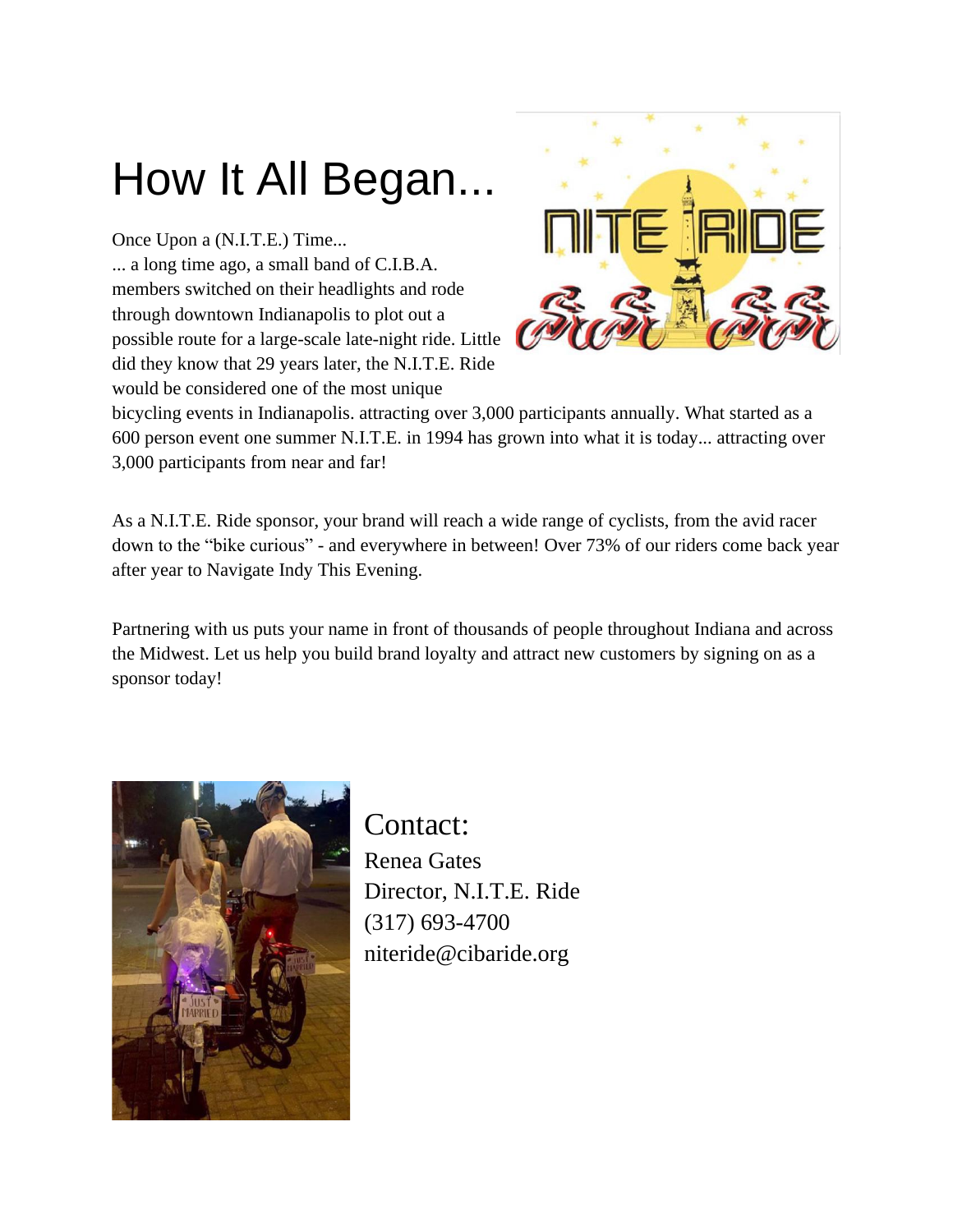

Over 1,000 participants expected in 2022

96% of riders surveyed in 2021 rated the N.I.T.E. Ride as "Excellent" or "Very Good"

75% would recommend the N.I.T.E. Ride to a friend or colleague



What people love about the N.I.T.E. Ride:Riding around the Circle Costumes Enjoy Comraderie Roads Rude Bike Town Seeing Camaraderie **Friends** Meeting Streets Love **Downtown** Butler Traffic Group Start Activities Police Wagon Route Cooler Able Prior Indy at Night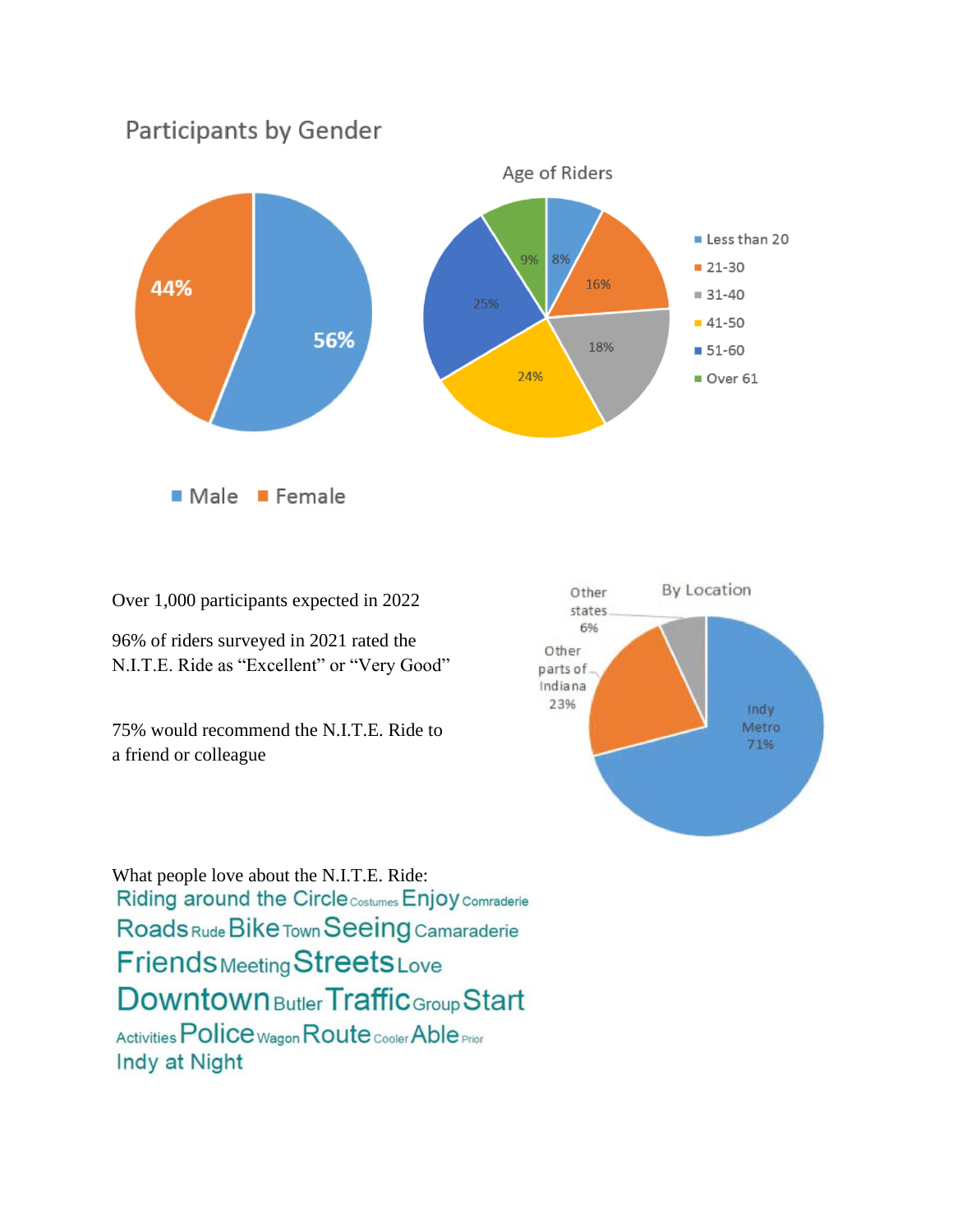## **N.I.T.E. Ride Sponsorship Opportunities**

No matter the size of your company or the budget you have for marketing, we want to work with you! Reach out to us and let us tailor a sponsorship package that gets you the visibility and exposure you're looking for!

Want to be aligned with a specific area of the ride? Interested in advertising in advertising on the back of the official N.I.T.E. Ride T-Shirt. Have samples you want to get into the hands of our riders? We serve bottled water, Gatorade, bananas, cookies and more at our rest stop. Just think, Over 3,000 participants could be snacking on your samples and learning about your product!

#### **Friend of CIBA Sponsor: \$1000**

- Ten registrations
- Logo on back of event t-shirt
- Logo on website
- Social media mention
- Logo on race signage
- Vendor Table
- Give away in race packet

#### **Water Stop: \$500**

- Five registrations
- Signage at water stop
- Logo on back of event t-shirt
- Vendor table
- Social media mention



#### **Vendor: \$150**

- Two registrations
- Vendor table
- Social media mention